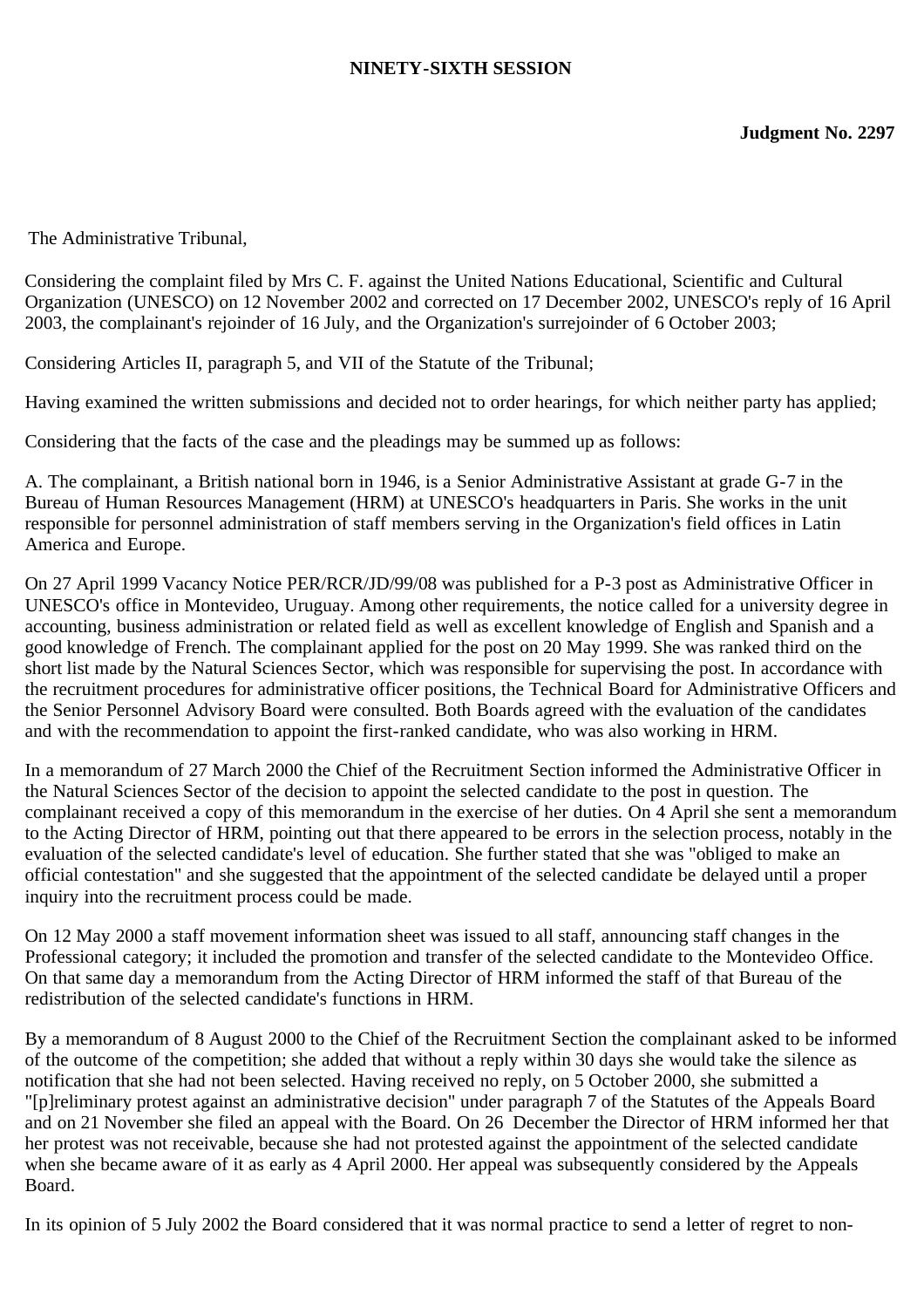selected candidates and since the complainant had not received one, it considered her appeal to be receivable. It found flaws in the selection process and recommended that the Director-General assign the complainant to a P-3 post before 30 November 2002. The Director-General informed the complainant by a letter of 26 August 2002 that he rejected the recommendation of the Appeals Board. That is the impugned decision.

B. The complainant contends that the selection process was seriously flawed, constituting breaches of the UNESCO Manual, flouting the principles of justice and equity, and tainting the process with lack of impartiality and objectivity. She finds irregularities in that the selected candidate did not satisfy the minimum requirements for the post, and in that the "Evaluation of Candidate" file contained errors misrepresenting the latter (in level of education and in language skills). Furthermore, the qualifications required in the post description were changed after the selection process and subsequent to the complainant's memorandum pointing out the procedural flaws; she submits that this was in "flagrant violation of the [r]ecruitment [c]riteria" set out in UNESCO's recruitment handbook.

Also, she was never officially notified that she was not selected for the post; therefore there was no individual decision against which she could have appealed.

She points out that during the hearing of the Appeals Board additional irregularities in the selection process came to light. Despite the fact that the Board found in her favour, the Director-General rejected her appeal.

The complainant informs the Tribunal that the highly confidential documents that she produces in support of her pleadings came into her possession during the exercise of her duties.

She seeks as compensation for "the severe professional prejudice suffered" to be promoted to grade P-3, retroactive to the date of the appointment of the selected candidate to the post in question (that is 17 April 2000) plus "interest at the prevailing rate". She also claims reimbursement of legal costs amounting to 3,000 United States dollars.

C. The Organization replies that the complaint is not receivable. The complainant should have filed her protest within 30 days of becoming aware, as early as 4 April 2000, that another candidate had been selected for the post in question. This time limit cannot be changed by her subsequent enquiries several months later. The complainant has confused the concepts of "official notification" and "individual decisions". For example, in the case of a nonrenewal of contract an individual must be given a reasoned decision against which an appeal can be made. But for decisions concerning non-selection for a post, all that is required before an appeal can be filed is that the complainant be aware that a decision has been taken, and all staff, including the complainant, were officially notified of the appointment. Despite the fact that the Appeals Board considered her appeal to be receivable this does not alter the Organization's objection to receivability, and therefore the complaint to the Tribunal, although filed in a timely manner after the final decision was taken, "is still saddled with the prior defect" of irreceivability.

On the merits, it denies that the selection procedure was flawed. It points out that under the Staff Rules the education requirement for professional posts is a university degree or "equivalent experience". Thus, the post description was updated following the selection procedure in order to make it clear that it was preferable that the incumbent have a university degree but that equivalent work experience may suffice. UNESCO submits that all staff regulations and rules have been followed and it refutes the complainant's "inaccuracies and innuendoes".

The complainant's allegations that the selected candidate was not qualified for the post are speculative and unfounded. The determination of the selected candidate's suitability for the post was made at various stages in the selection process and it is not for the complainant to evaluate the selected candidate's qualifications.

The Organization takes exception to the fact that the complainant has disseminated confidential documents and considers that this constitutes a lack of discretion on her part as well as an exploitation of her professional position. It asks the Tribunal to consider these documents inadmissible.

D. In her rejoinder the complainant presses her plea that the selection procedure was seriously flawed. She points out that the Appeals Board rejected UNESCO's argument that her appeal was not receivable and that it had recommended that she be compensated for the injury arising from a flawed selection procedure. She refers to the Tribunal's case law in support of her pleas.

In the event that the Tribunal is unable to grant her claim for promotion, she adds an alternative claim, asking for moral and material damages in the amount of 50,000 dollars.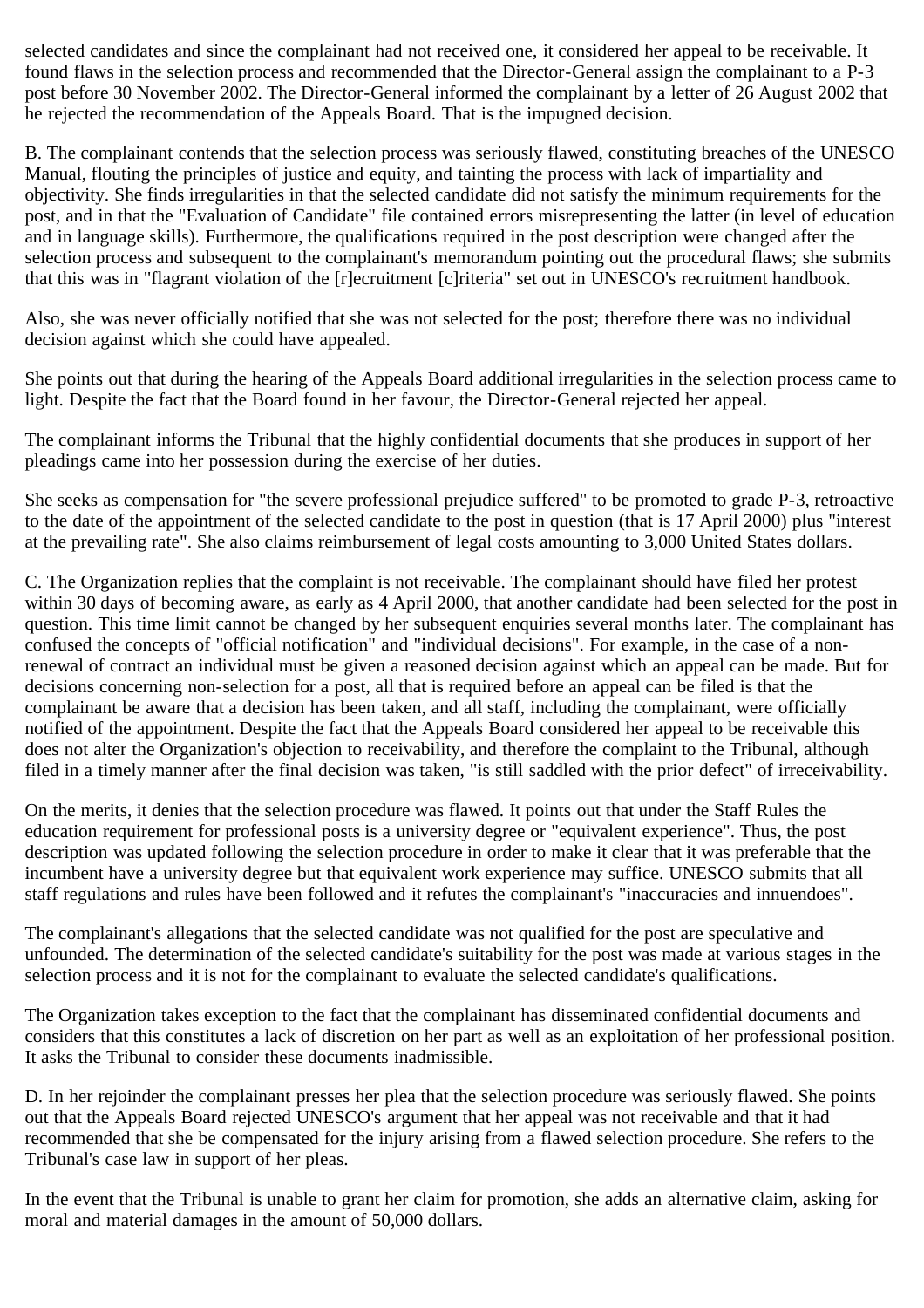E. In its surrejoinder UNESCO denies all the complainant's allegations. It presses its objections to receivability, pointing out that the complainant's arguments are contradictory. It adds that the decision is a discretionary one, subject to only limited review, and that the case law cited by the complainant supports this point of view.

## CONSIDERATIONS

1. The complainant applied for the post of Administrative Officer at grade P-3 in UNESCO's office in Montevideo on 20 May l999. According to the vacancy notice, the relevant requirements were as follows: "University degree in accounting, business administration or related field" and "[e]xcellent knowledge of English and Spanish, with good knowledge of French".

2. An evaluation of the candidates by the Natural Sciences Sector resulted in the shortlisting of three candidates; the complainant was ranked third. In accordance with the recruitment procedure for administrative officer positions, the case was referred to the Technical Board for Administrative Officers and the Senior Personnel Advisory Board, both of which agreed with the recommendations of the Natural Sciences Sector.

3. By a memorandum of 27 March 2000, the Chief of the Recruitment Section notified the Administrative Officer of the Natural Sciences Sector of the decision to appoint the selected candidate to the post in question. The complainant received a copy of the memorandum in the exercise of her duties.

4. In a memorandum dated 4 April the complainant informed the Acting Director of HRM of serious factual errors in the "Fact Sheet" of the selected candidate and in the recruitment process itself. For instance, certain studies which the latter had undertaken were classified as "University level or equivalent" when these were not even at the level of the French Baccalaureate. Being one of the candidates shortlisted for the post, the complainant felt obliged to make an official contestation and to suggest that the appointment of the selected candidate be delayed until a proper inquiry could be made into the recruitment procedure that had been followed. She stressed that the memorandum, which was addressed to the Acting Director of HRM and not to the Director-General, did not constitute a protest under paragraph 7(a) of the Statutes of the Appeals Board.

5. On 4 May the minimum qualifications in the post description which were used to draft the vacancy notice were modified from "University degree in accounting, business administration or related field" to "Preferably, advanced university degree in accounting, business administration or related field".

6. On l2 May 2000 the Organization issued to all staff a list of appointments, promotions and other staff changes in the Professional category, including the name of the selected candidate whose appointment was effective from l7 April 2000. Another memorandum of the same date was issued by the Acting Director of HRM informing all his colleagues of the departure of the selected candidate for the Montevideo Office and the names of those who would be assigned, on an interim basis, to carry out the functions of the post she had vacated.

7. In a memorandum of 8 August 2000 to the Chief of the Recruitment Section the complainant asked to be informed of the outcome of the recruitment process. She stated that because of the long delay, unless she received a reply regarding her candidature for the post in question within the next 30 days, she would take it as notification that she had not been selected.

8. Having received no reply to her memorandum, she submitted a "Preliminary Protest against an administrative decision" to the Director-General on 5 October 2000 on the grounds that there were serious irregularities in the recruitment process for the post in question.

9. The complainant then filed a notice of appeal with the Appeals Board on 21 November 2000, and later followed it up with a detailed appeal dated 31 January 2001. The Appeals Board, in its opinion of 5 July 2002, found in favour of the complainant and recommended that the Director-General assign the latter to a post in the Professional category, at grade P3, before 30 November 2002.

10. The Director-General rejected the Board's recommendation on 26 August 2002. The complainant thus filed a complaint with the Tribunal on 12 November 2002.

11. Under paragraph 7(a) of the Statutes of the Appeals Board, a protest should be filed within a period of one